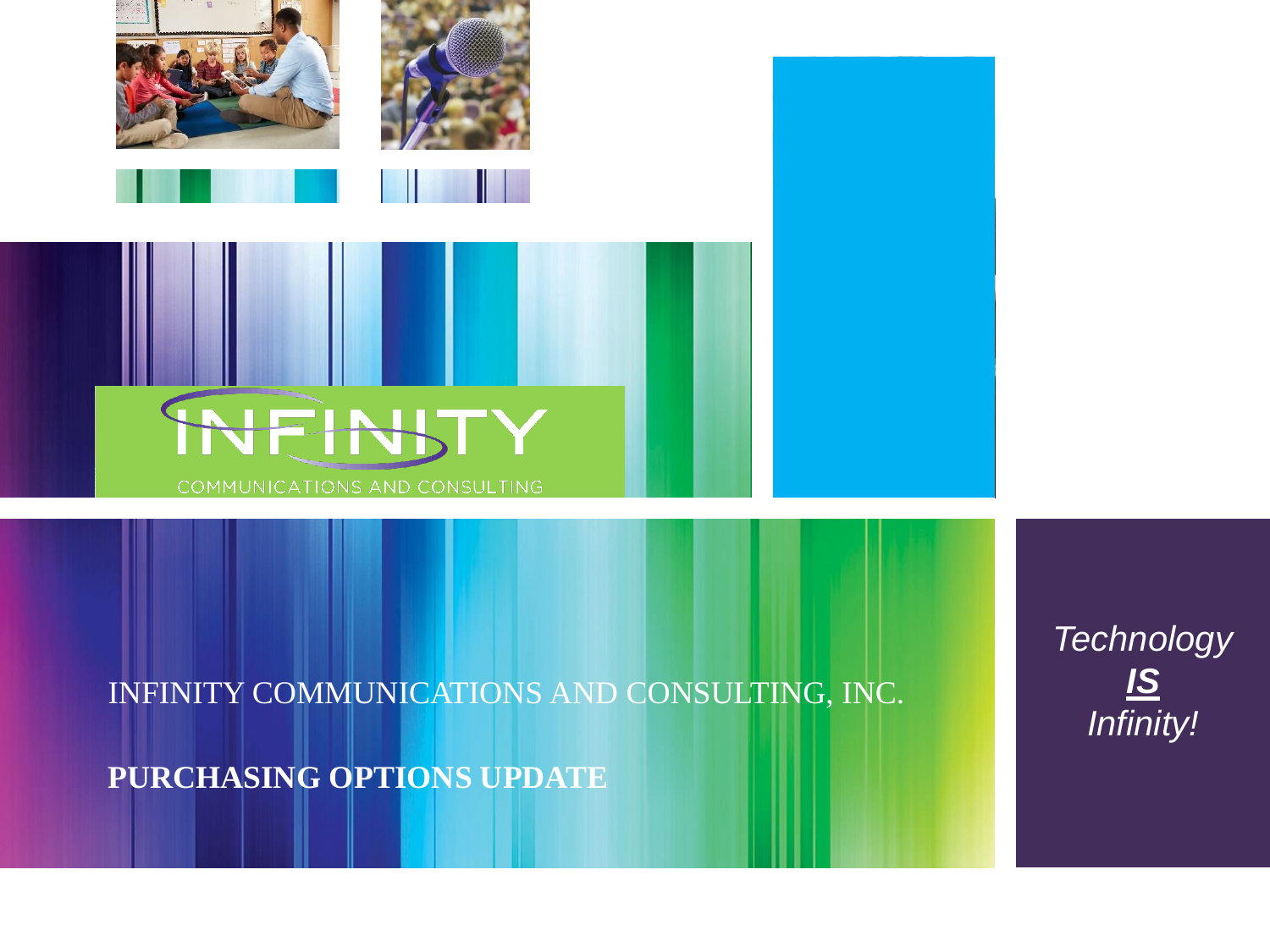### PURCHASING OPTIONS UPDATE PURCHASING TRENDS AND HOW TO DRIVE DOWN THE COST OF TECHNOLOGY FOR YOUR DISTRICT





Fagen Friedman & Fulfrost LLP

Fred Brakeman RCDD, CSI, CEMP President & CEO Infinity Communications & Consulting, Inc.

Mark Williams **Partner** Fagen Friedman & Fulfrost LLP

Christian Baker Manager of Customer Support Infinity Communications & Consulting, Inc.

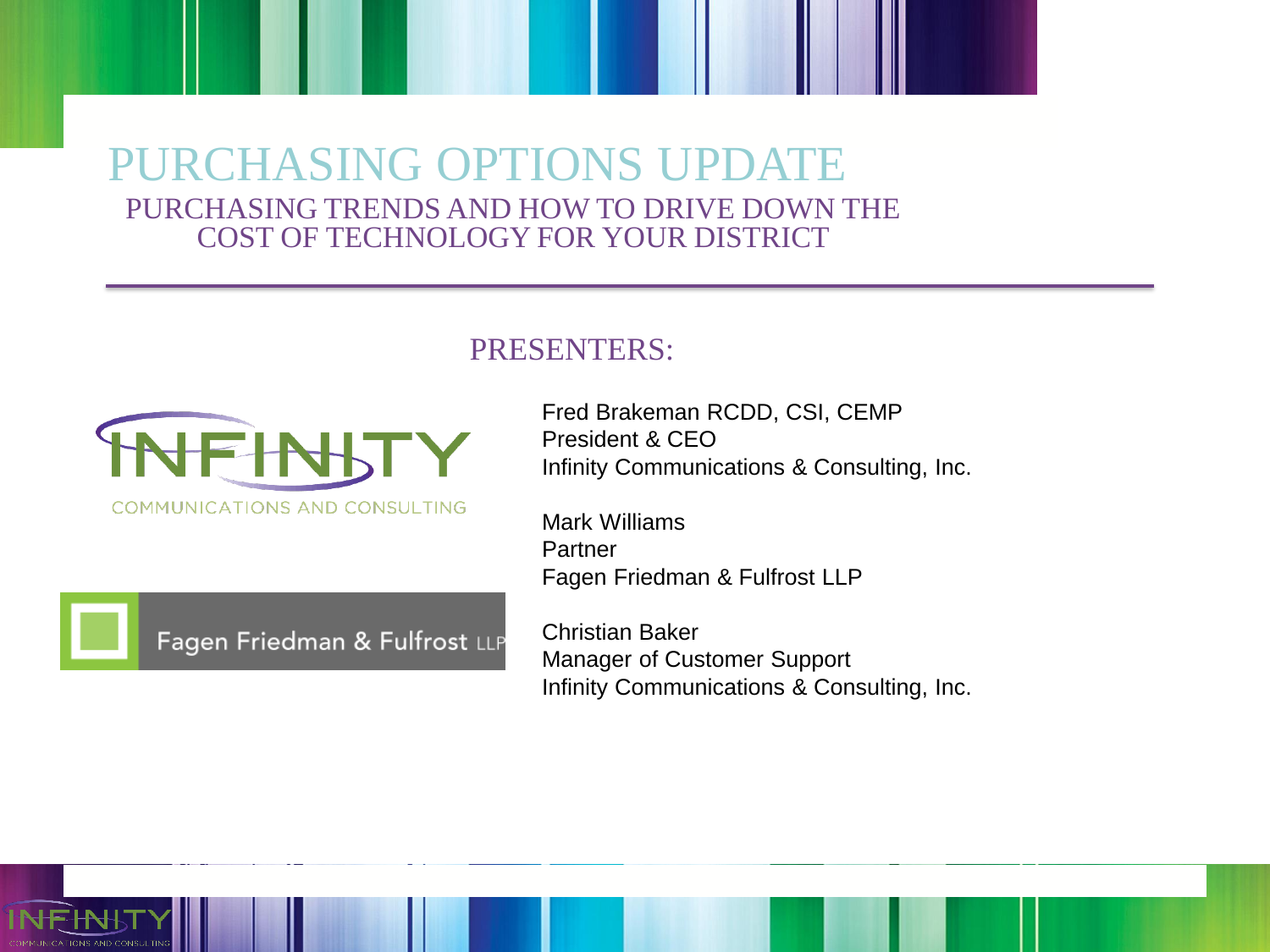## INFINITY COMMUNICATIONS & CONSULTING, INC OUR SERVICES

#### **Category 1 & 2 E-Rate Filing/Funding**

We do the paperwork and complete the application process for you; relieving your "headache," and delivering a level of service that will assure results.

#### **Design Services**

Our Design Team Specialists provide professional and comprehensive design for all your low-voltage and communications needs.

#### **Construction Management**

Our Construction Management services ensure that your project has been installed according to your specifications and expectations.

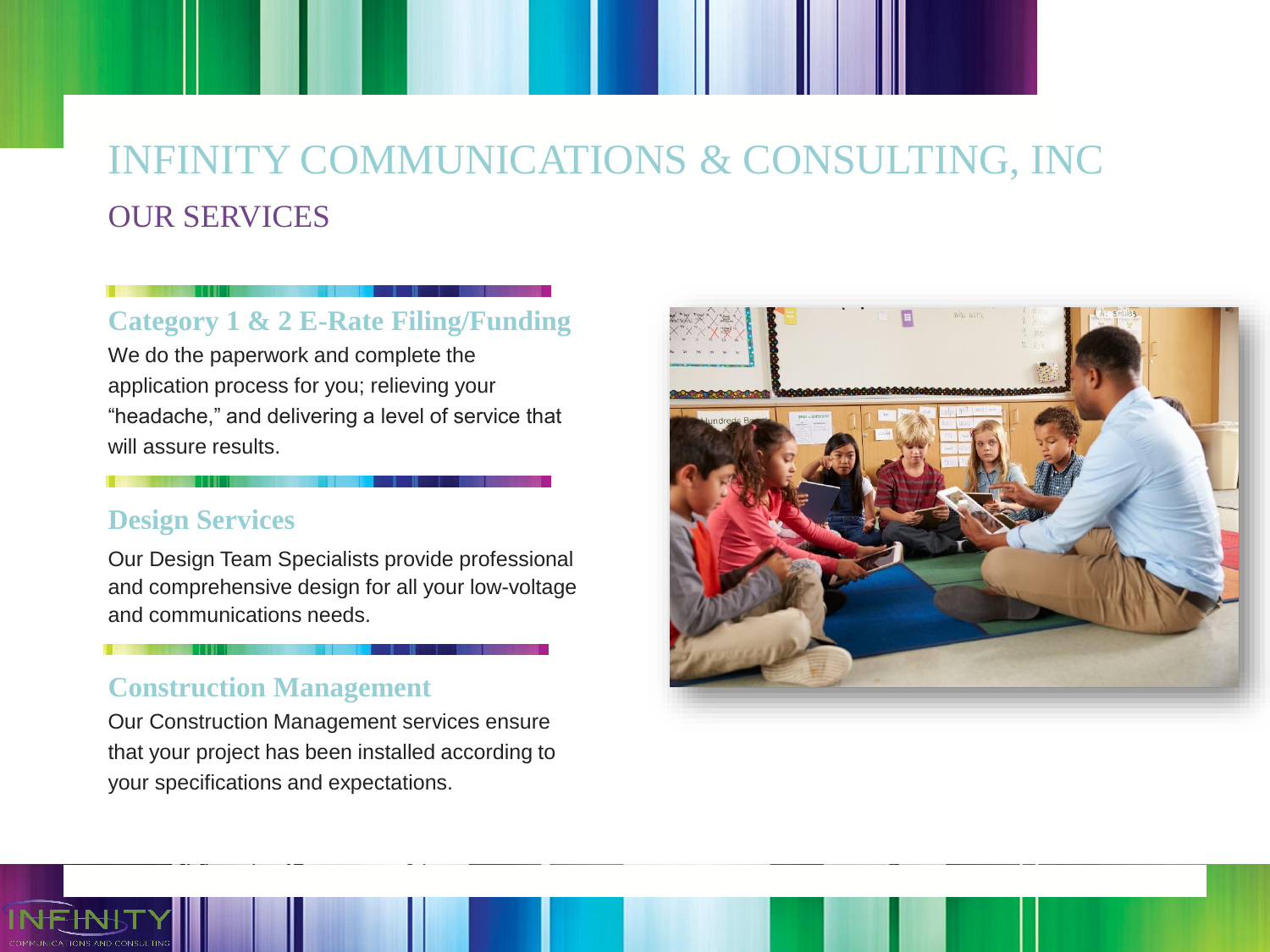## FAGEN FREIDMAN & FULFROST LLC OUR SERVICES

#### **Full Service Law Firm**

Specializing in all areas of Education Law

#### **Represents nearly 400 educational institutions throughout California.**

With 86 attorneys on staff and 10 years experience in Education Law, our commitment to professional excellence in law and personal commitment to education are the right combination to serve today's public school institutions.

*We Envision a state and nation that deliver the promise of excellent education, ensuring that all students are provided the opportunity to realize their individual potential.*

*We Strive to redefine education law by complementing the firm's excellent legal counsel with timely, useful, innovative programs that help our clients build continuously improving education services and facilities.*

*Our Mission is to help every client to achieve their mission.*

#### **Our Offices**

To deliver optimal service statewide, we have offices in the Fresno, Inland Empire, Los Angeles, Oakland, Sacramento and San Diego areas.

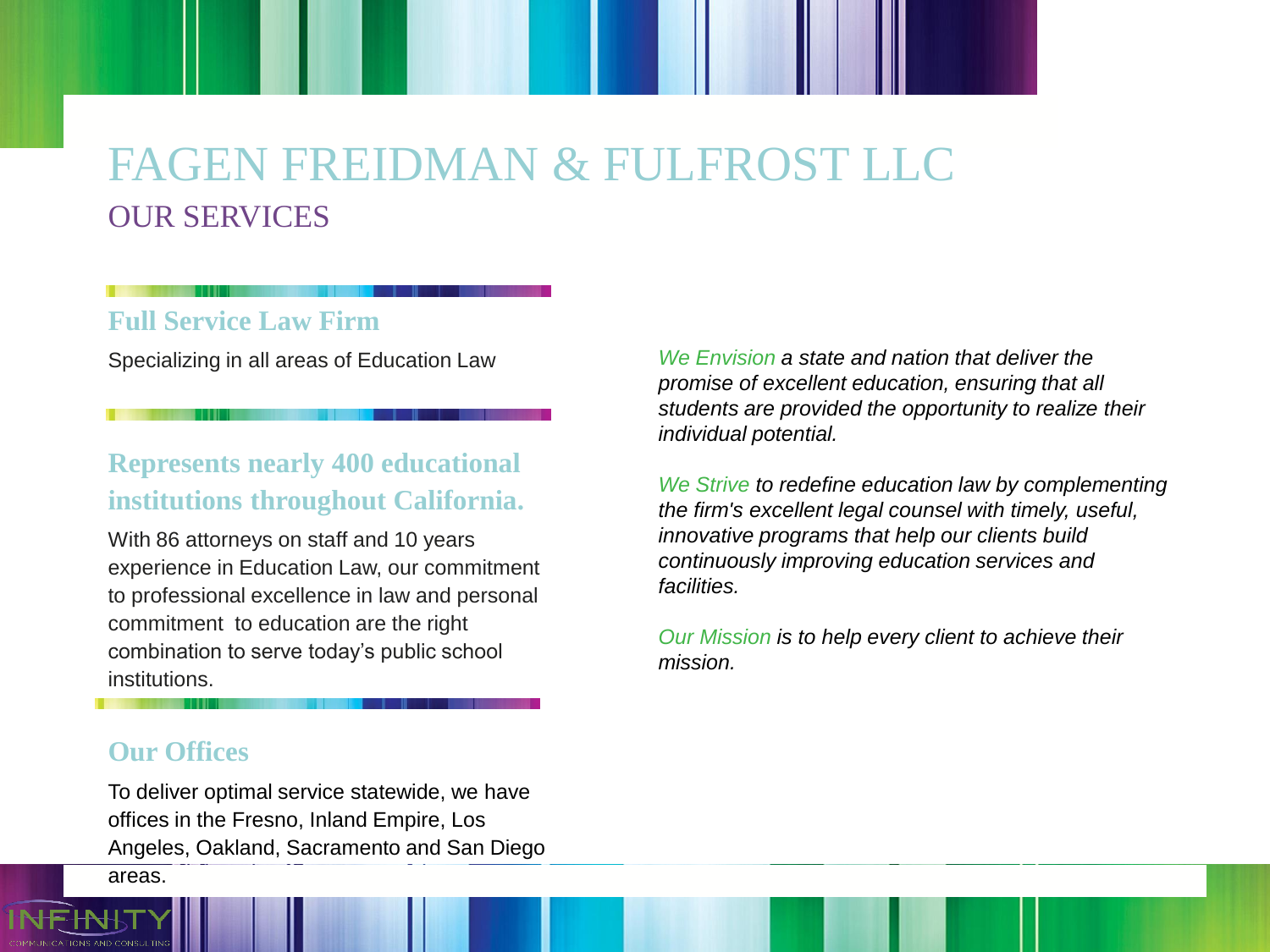## PURCHASING OPTIONS UPDATE PRESENTATION AGENDA

- Acquiring Technology
- Basic Tips
- The Old Basic Rule
- Why Would I Want To Bid The Project
- Procurement Methods for Technology
- Tips to Know for 20118.2
- Group Purchase Process
- Negotiating Your Technology Agreement
- E-rate





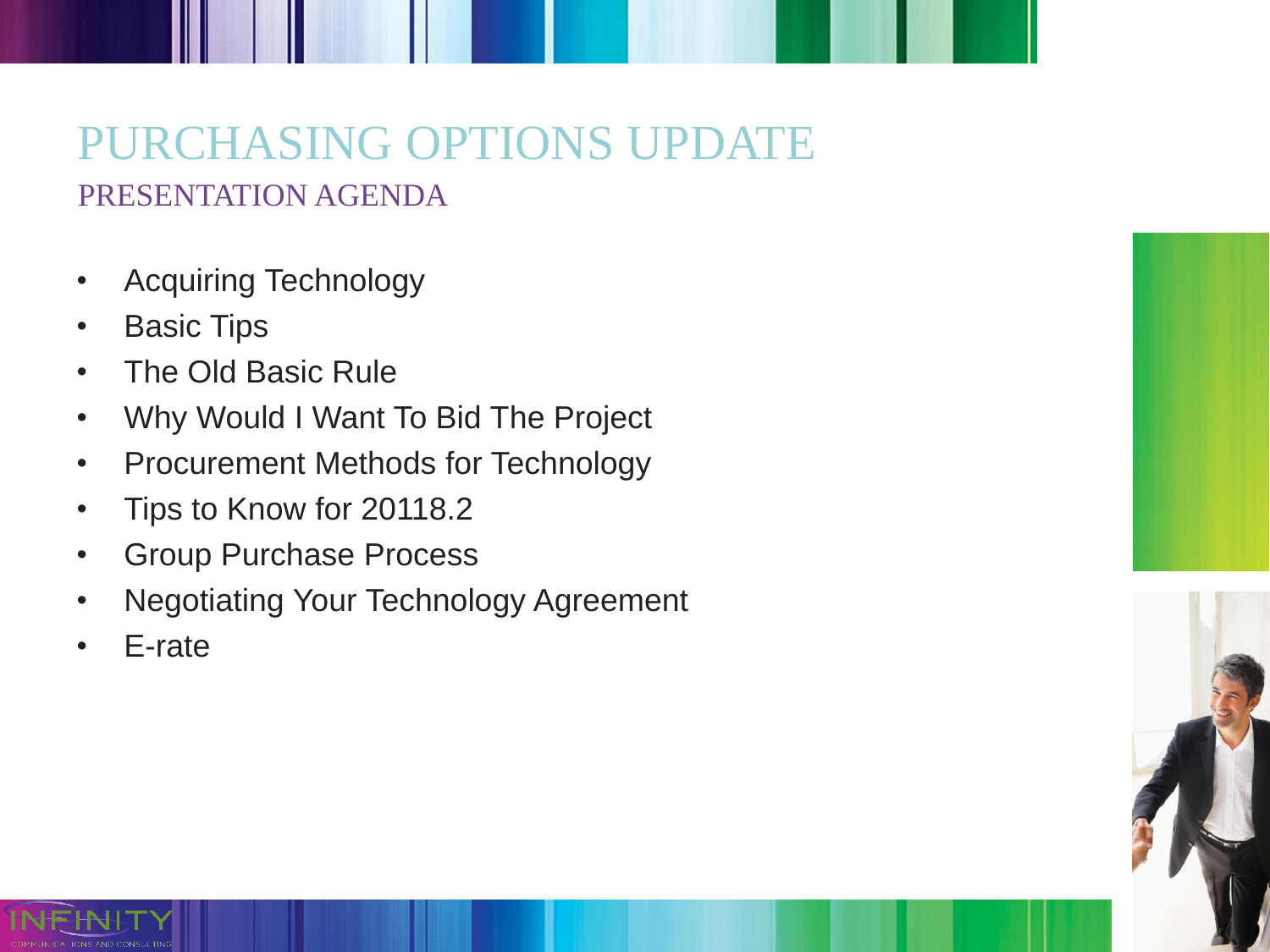## ACQUIRING TECHNOLOGY TECHNOLOGY PROCUREMENT

- Technology procurements are not usually like other types of purchases.
- Laws for technology purchases diverged from conventional purchasing some time ago.
- Ironically the procurement of non-technology goods and services is starting to "catch up" with, or mirror, the procurement of technology. And even more ironically, technology is not only leading to a revolution in curriculum but in procurement itself.

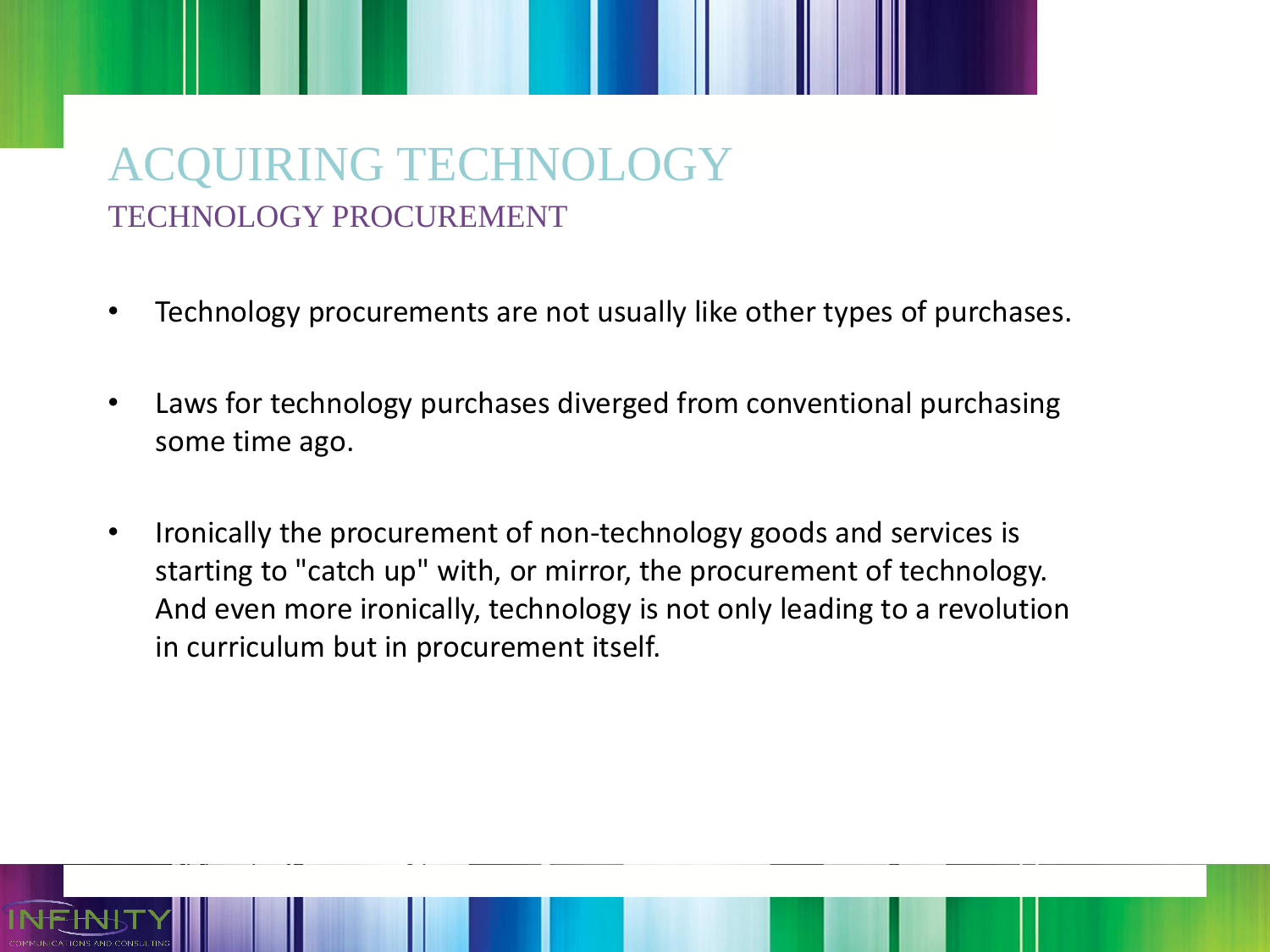### BASIC TIPS TECHNOLOGY PURCHASES

- Technology purchases have more exceptions to classical competitive bidding and more alternate procurement procedures than any other type of acquisition.
- Acquisition of technology now requires an unprecedented amount of coordination between your IT department, Business Department and Curriculum/Student Services.
- Because of consortium purchases, the RFP process and the specialized needs of the district, technology purchases need to be more purposeful and thought out than other kinds of purchases.

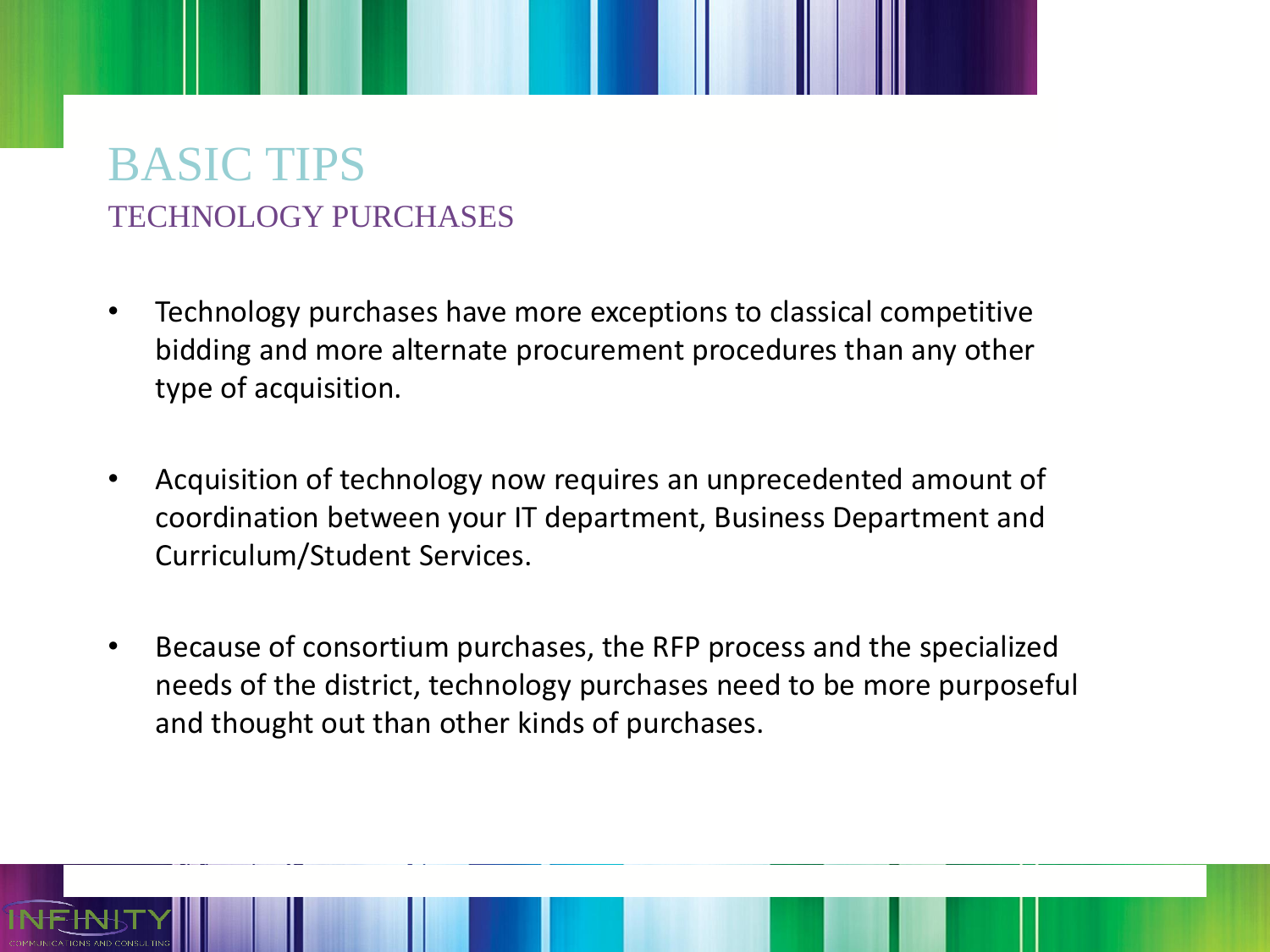### THE OLD BASIC RULE GOODS AND SERVICES ABOVE \$88,300, MUST BE COMPETITIVELY BID (PUBLIC CONTRACT CODE SECTION 20111.1)

- Issue: What if your original contract was at or below the bid limit, but you need additional quantities based on an unforeseen need? Do you have to separately bid that additional amount?
- Response: No, so long as the additional need was not reasonably foreseeable and is, in some manner, proportional to the underlying original purchase amount.
	- (See also "Growth Clause" mentioned later in this presentation)

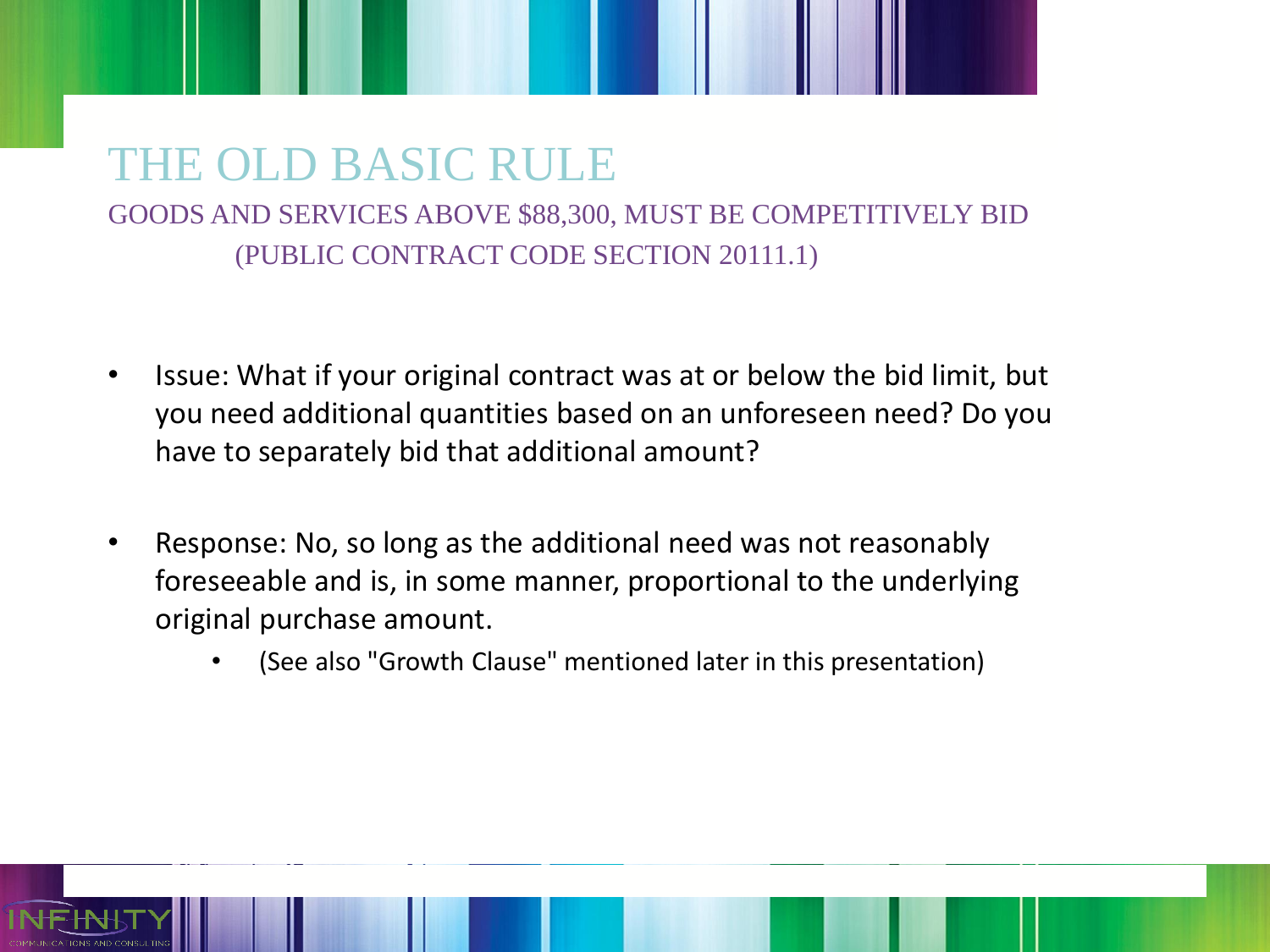# ULD I WANT TO BID THE PROJECT?

- Normally, huge cost savings!
- May be required by local, state or federal guidelines.
- You can define contract terms and conditions via the associated contract.

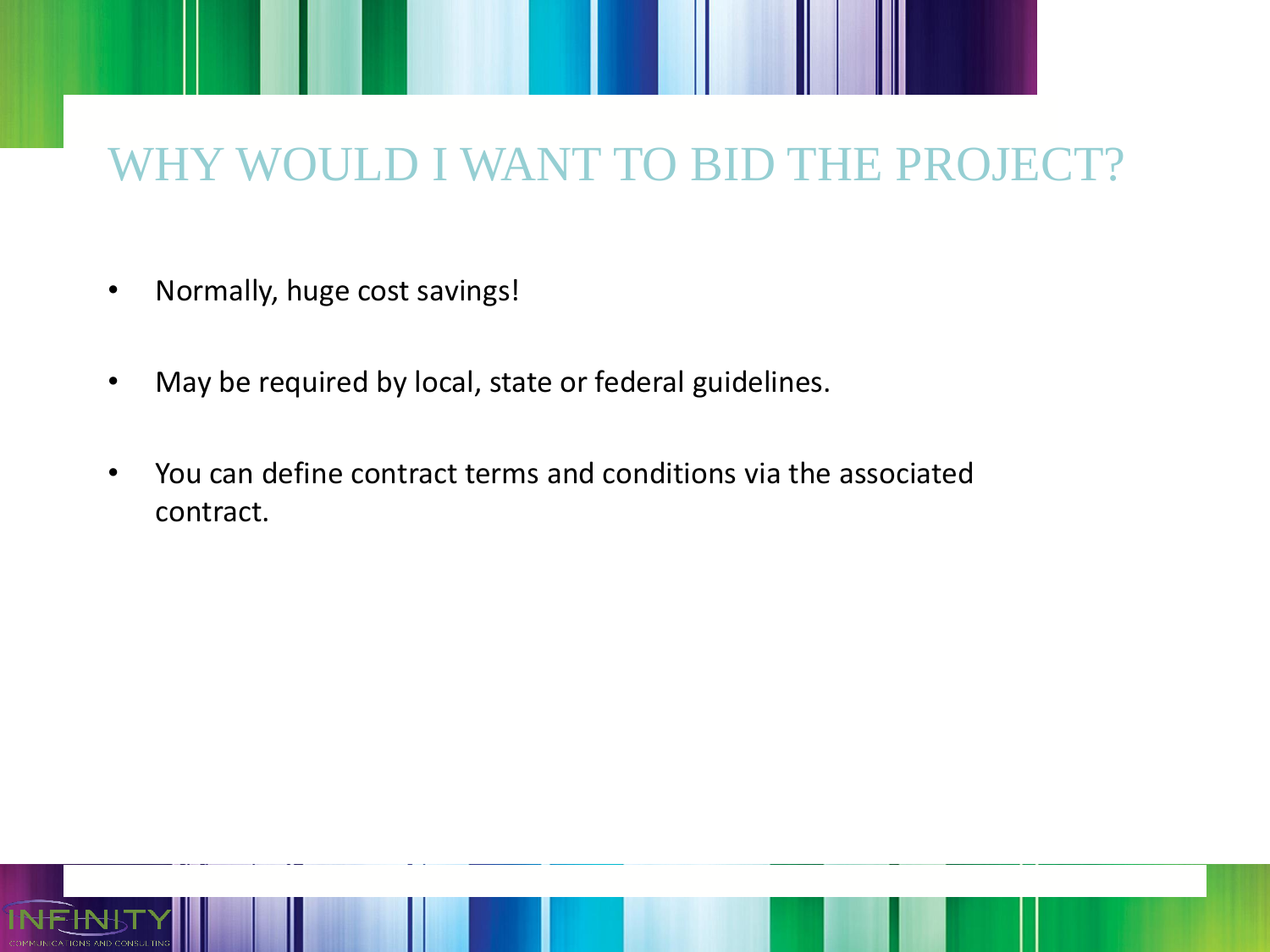## PROCUREMENT METHODS FOR TECHNOLO THERE ARE A NUMBER OF WAYS TO PROCURE TECHNOLOGY:

- 1. Public Contract Code section 20111.1 (Basic Bid statute)
- 2. Public Contractor Code section 20118.1 (One of three)
- 3. Public Contract Code 20118.2 (RFP Process)
- 4. Public Contract Code section 20118 (Piggyback)
- 5. Public Contract Code Sections 10298-10299 (CMAS, Cooperative Agreements, includes WSCA-NASPO).
- 6. Joint Power Agreements (Government Code section 6500, et seq.)
- 7. Education Code section 30118 (County Purchasing like CalSave)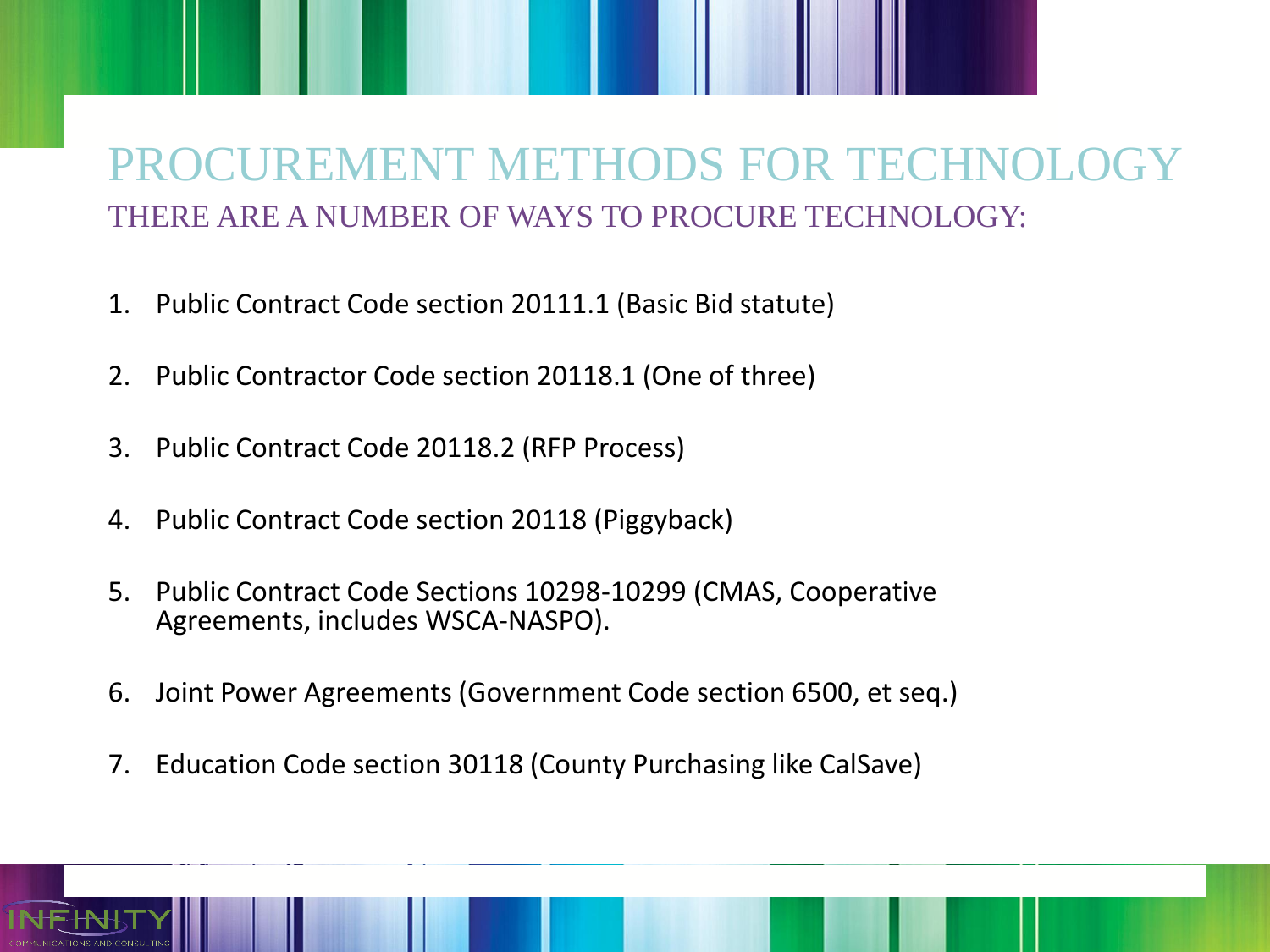### PROCUREMENT METHODS FOR TECHNOLOGY THERE ARE A NUMBER OF WAYS TO PROCURE TECHNOLOGY (CONT.):

- Each method of procurement will have its own issues. The following are examples of problems you may face.
	- Cable only project under \$15,000
	- Cable only project over \$15,000
	- Purchase of Chromebooks + White Glove Service
	- Installation and purchase of networking equipment
	- New data circuits between sites
	- Microsoft services/licenses
	- Apple computers
- Public contract Code section 20118.2.
	- Establishes a competitive process of selections, which can include factors other than price (e.g. performance reliability, life cycle costs, delivery timetables and support logistics).
	- Technology RFP process has had a surprising amount of challenges, given a very competitive vendor environment and experienced vendors, which results in close scores.

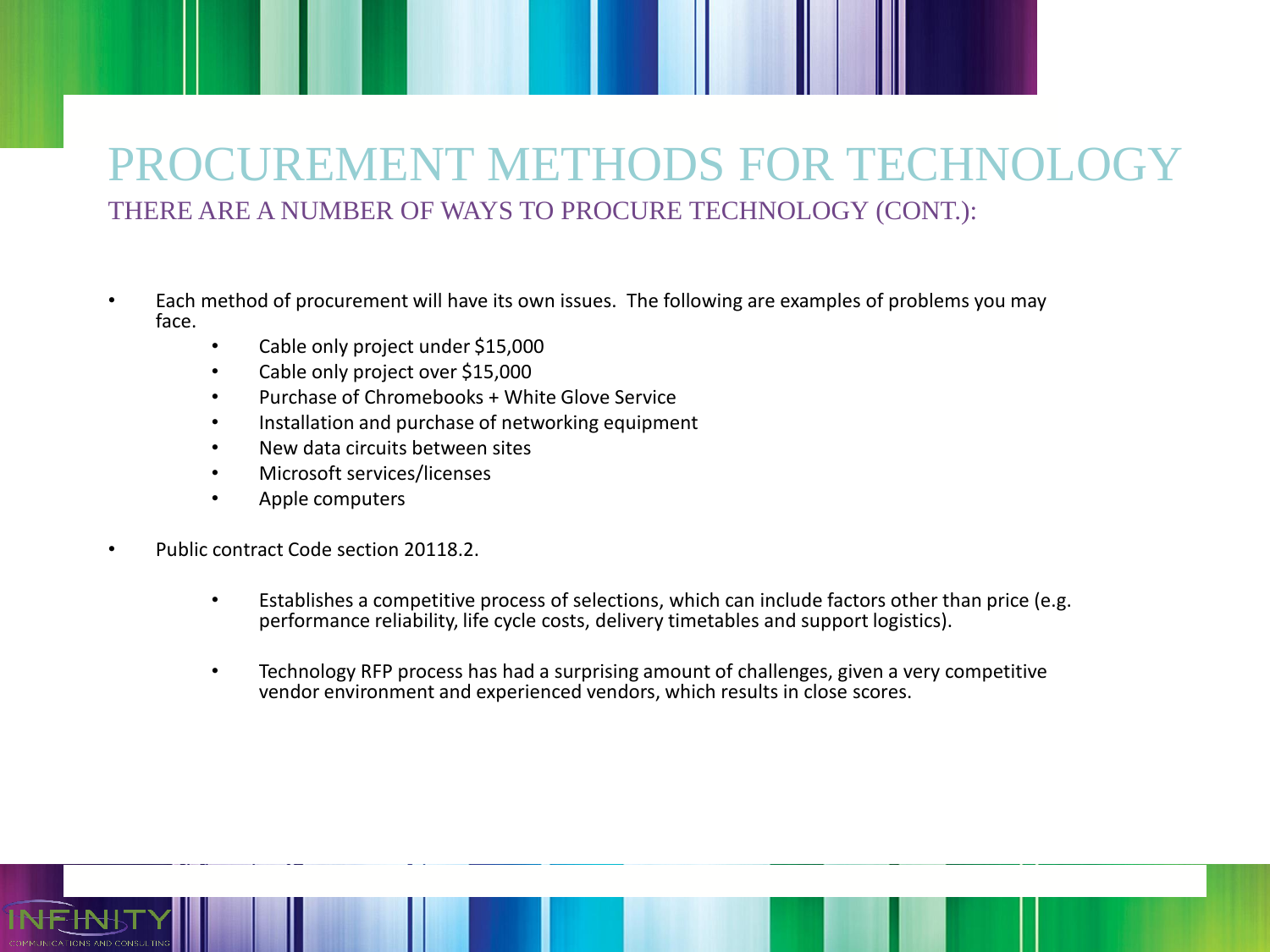## PUBLIC CONTRACTING CODE SECTION 20118.2 TIPS TO KNOW

- Requires newspaper ads.
- Assign numerical values to groups of questions, instead of individual questions.
- Make sure to notify disappointed bidders of your initial determination. Put in a note that District reserves the right to award the contract to the disappointed vendor in the event that a contract cannot be reached with the selected vendor (more on that later).
- Have a clearly defined bid protest process.
- Contract negotiation is a HUGE part of the negotiation process unless the district supplied the contract and contractor does not negotiate changes.
- Make sure your RFP language states that the Board will render its own independent judgment on the bid selection. Bid Protest "inoculation."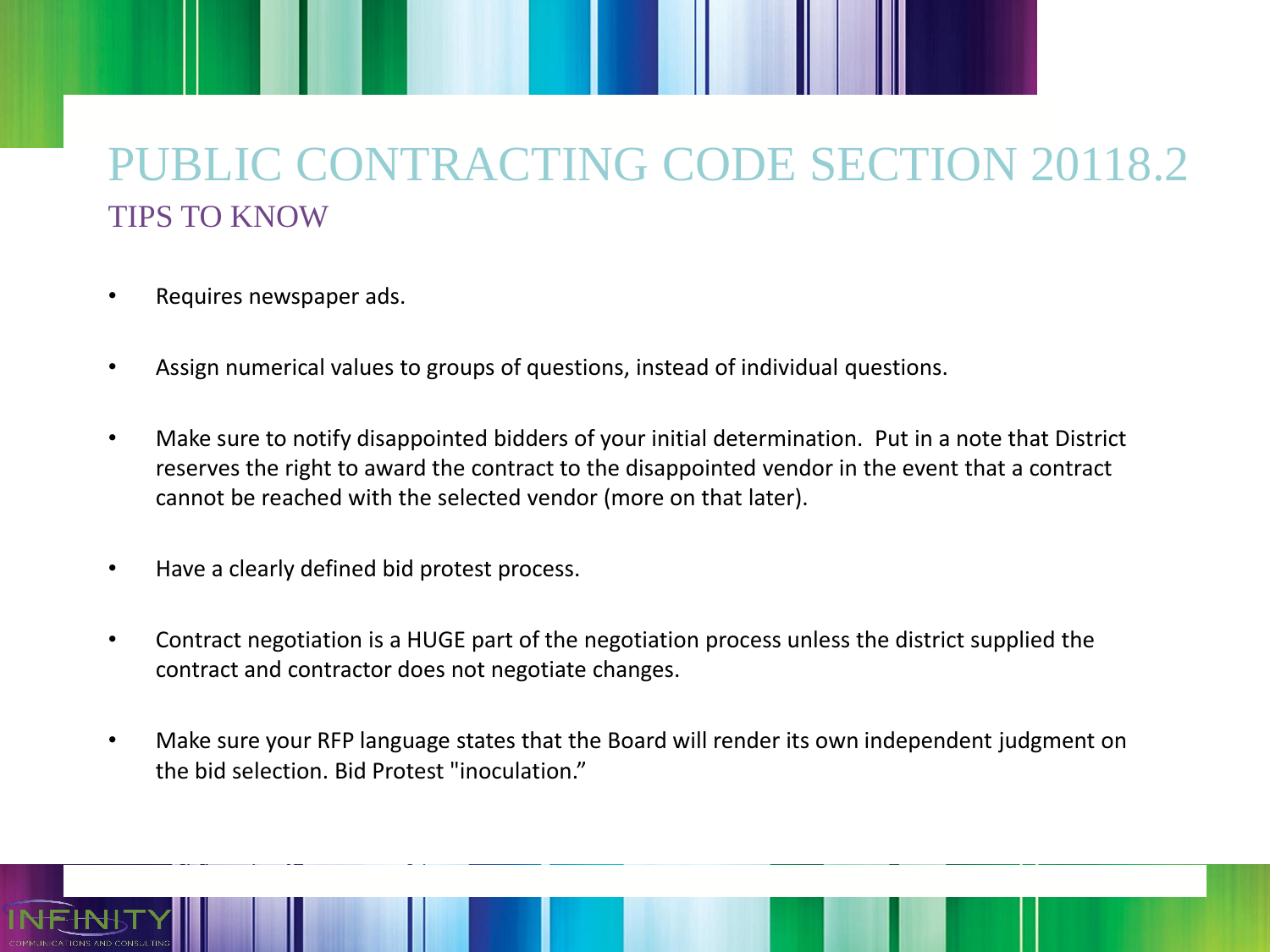## PUBLIC CONTRACTING CODE SECTION 20118.2 TIPS TO KNOW (CONT.)

- Remember, telecom contracts can involve substantial construction.
	- Installation services, underground cable and wiring, modification of facilities, etc.
- If the contract involved construction, the district must determine whether the contract should include other standard contract provisions.
	- Fingerprinting
	- Bonds
	- Prevailing wage provisions
	- Worker's compensation certification
- If construction is substantial, consider splitting services into a separate construction contract rather than all-in-one telecom contract.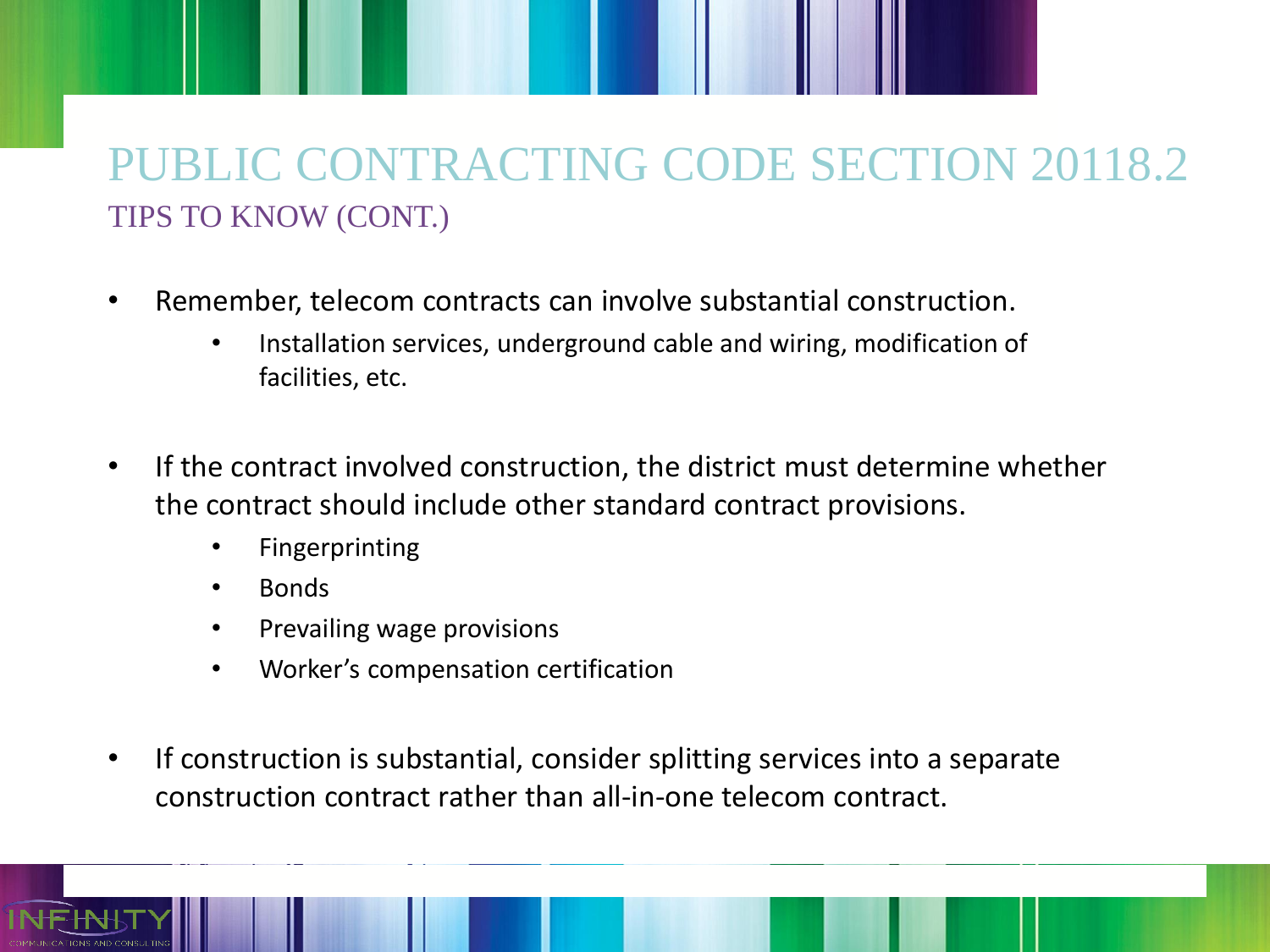# GROUP PURCHASE PROCESS

### 1. Piggyback Purchase

- a) Perform your due diligence: Obtain a copy of the original resolution, notice for advertisement, and purchase order.
- b) Has piggyback authority been renewed?
	- 1) Make sure your own Board has passed a resolution allowing you to purchase the goods.
- 2. Joint Power Authority
	- a) Districts frequently run afoul of the law when they purchase through national JPAs. JPAs will often tell school districts that they are members of a JPA, when in fact, they are not. Make a check of your own records to see if your district has joined. If your district is not a member, they need to take formal action to join and participate in the buying.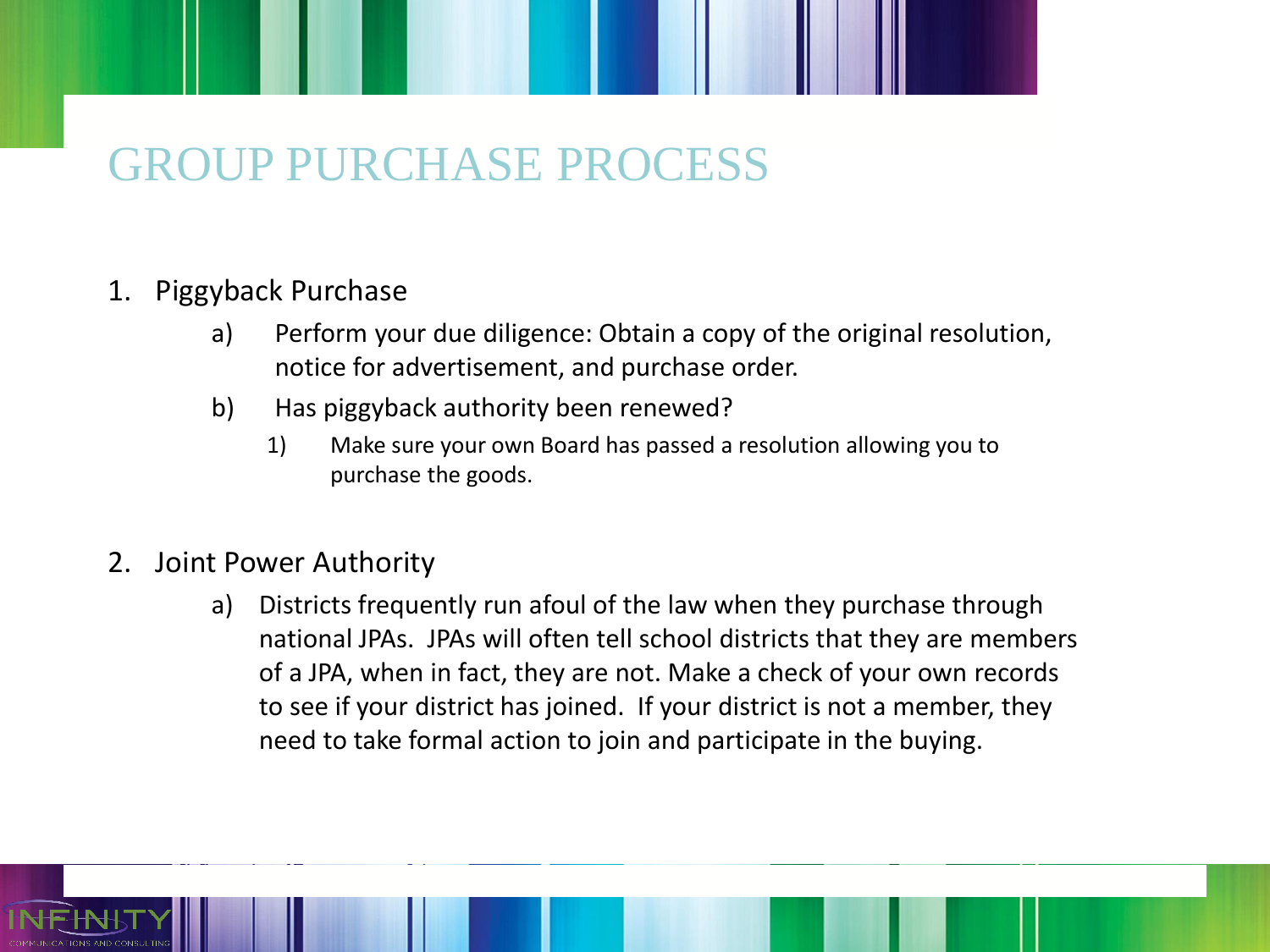# SOLE SOURCE

- 1. Best practice to make a finding supporting particular product
	- a) IT efficiency: Training, maintenance and parts.
	- b) Compatibility of Systems.
	- c) Common core specifications as sole source supporter?

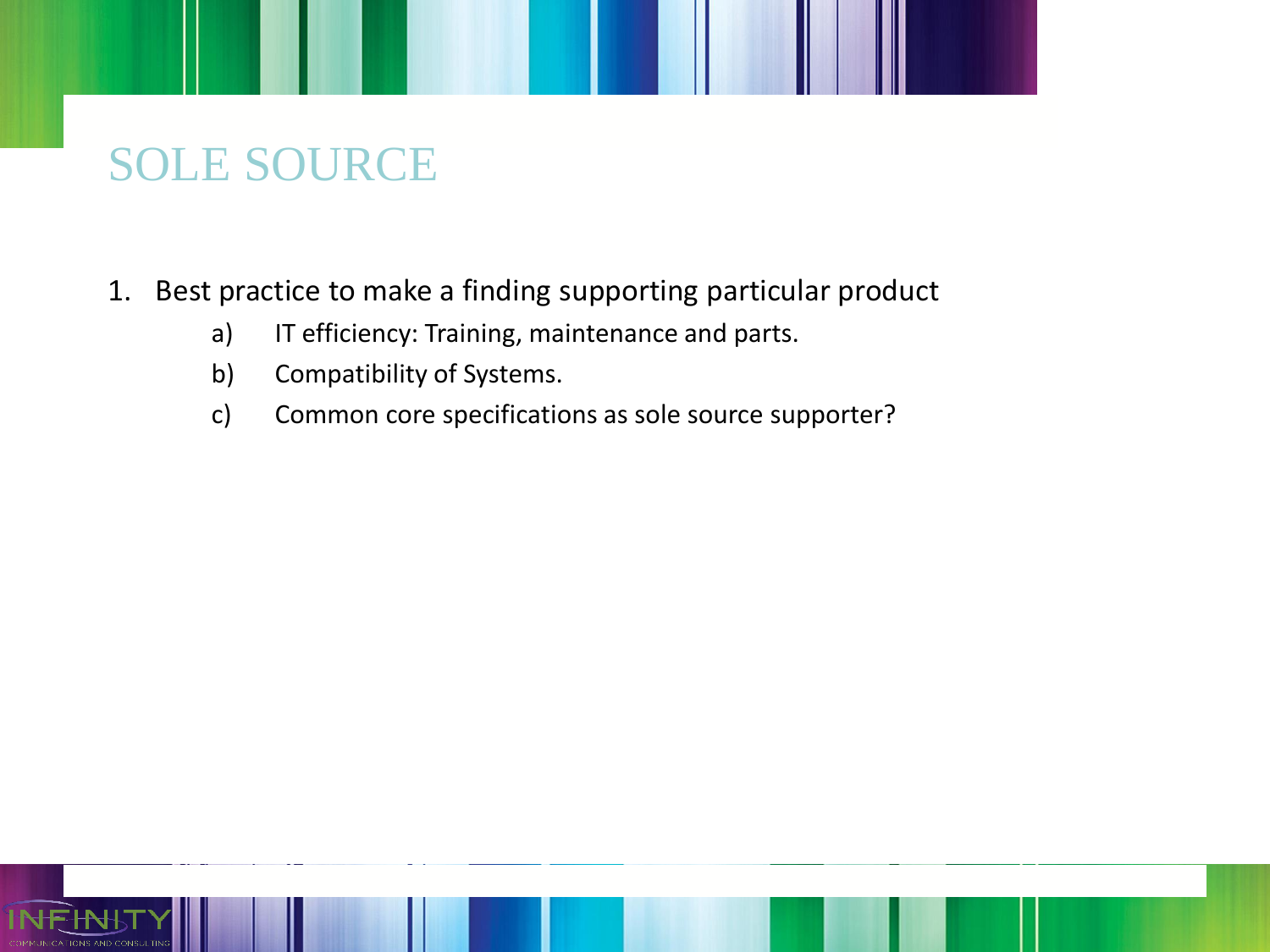## CONTRACTS TIPS TO KNOW

- Terms of Agreement: 5 years generally the limit for term of service.
- The Limits of Quantity: Be sure not to straitjacket your contract needs by stating only sum certain quantity. Add a "Growth Clause" that allows for change and growth in your District. Such as:
	- **"Service "Growth Clause"**  Growth Services may or may not be requested by the Owner during the contract term. The intent of having a growth clause is so the district can add new sites at some time in the future, close sites temporarily or permanently if necessary, or add additional bandwidth should the need arise at some or all of the sites. While we are not asking for firm pricing at this time, we do require that we be able to add these sites via an addendum to the current contract. The service provider shall include a "growth clause" in their contract. The "growth clause" shall not require a change in contract terms. At this time, the Owner IS NOT looking for pricing for pricing for "future" sites, just the ability to contact the Service Provider and request pricing for future sites at a future date."

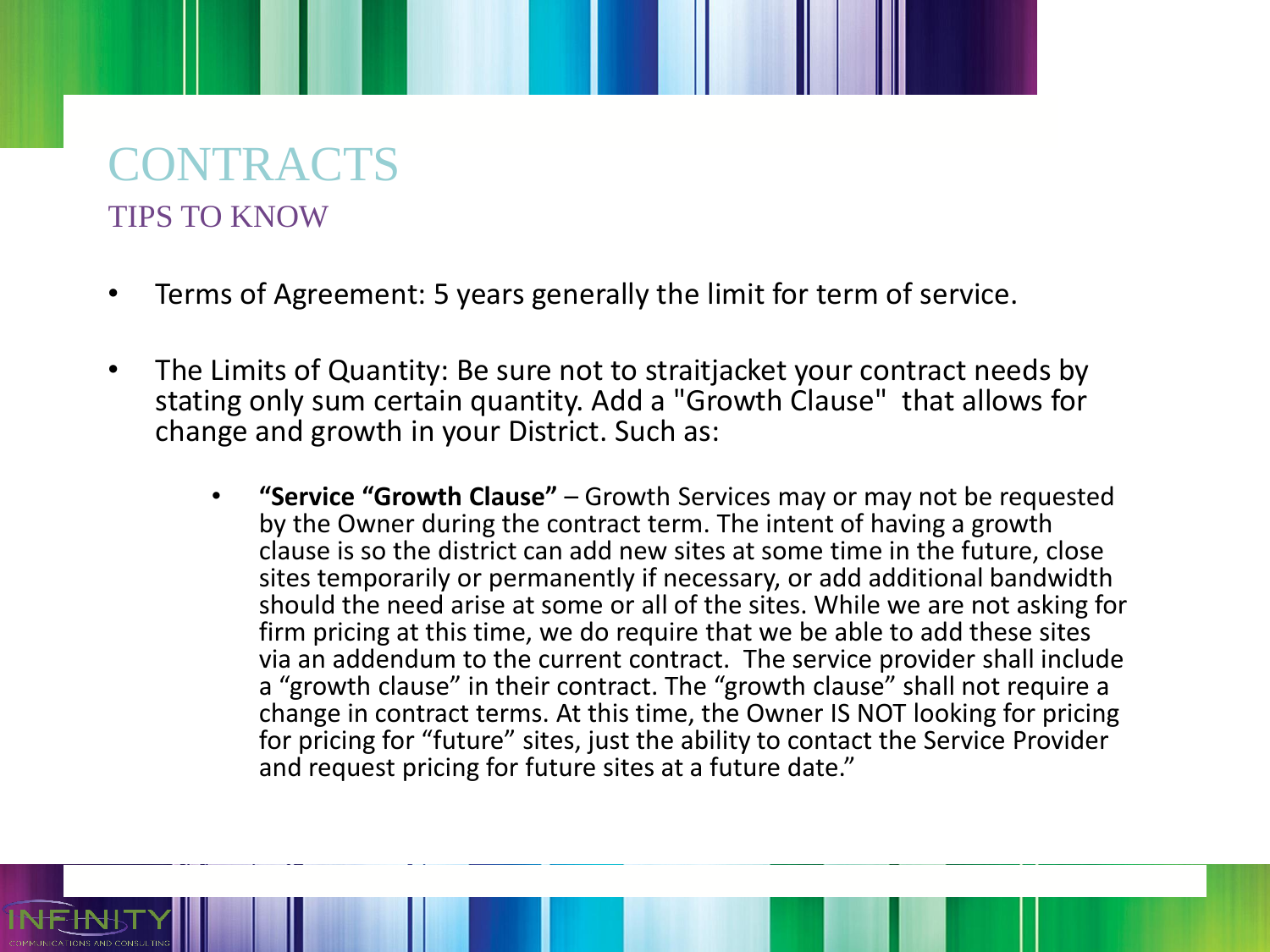## **GOTIATING YOUR TECHNOLOGY AGREE** TIPS TO KNOW

- You have more leverage than you think! Government contracts are "sure pays" for vendors and can often have "high margins."
- You do not need to accept one-sided vendor form agreements (sometimes called "tariff agreements" in the telecommunications industry).
- Set the stage:
	- Provide yourself enough time to conduct negotiations in a friendly and non-frenzied manner.
	- Have the RFPs conducted well in advance of the E-Rate deadlines.
	- Have language that allows you to switch to another RFP vendor if negotiations are not concluded within a stated or reasonable time.
- Make contract compliance part of the scoring of the individual RFPs.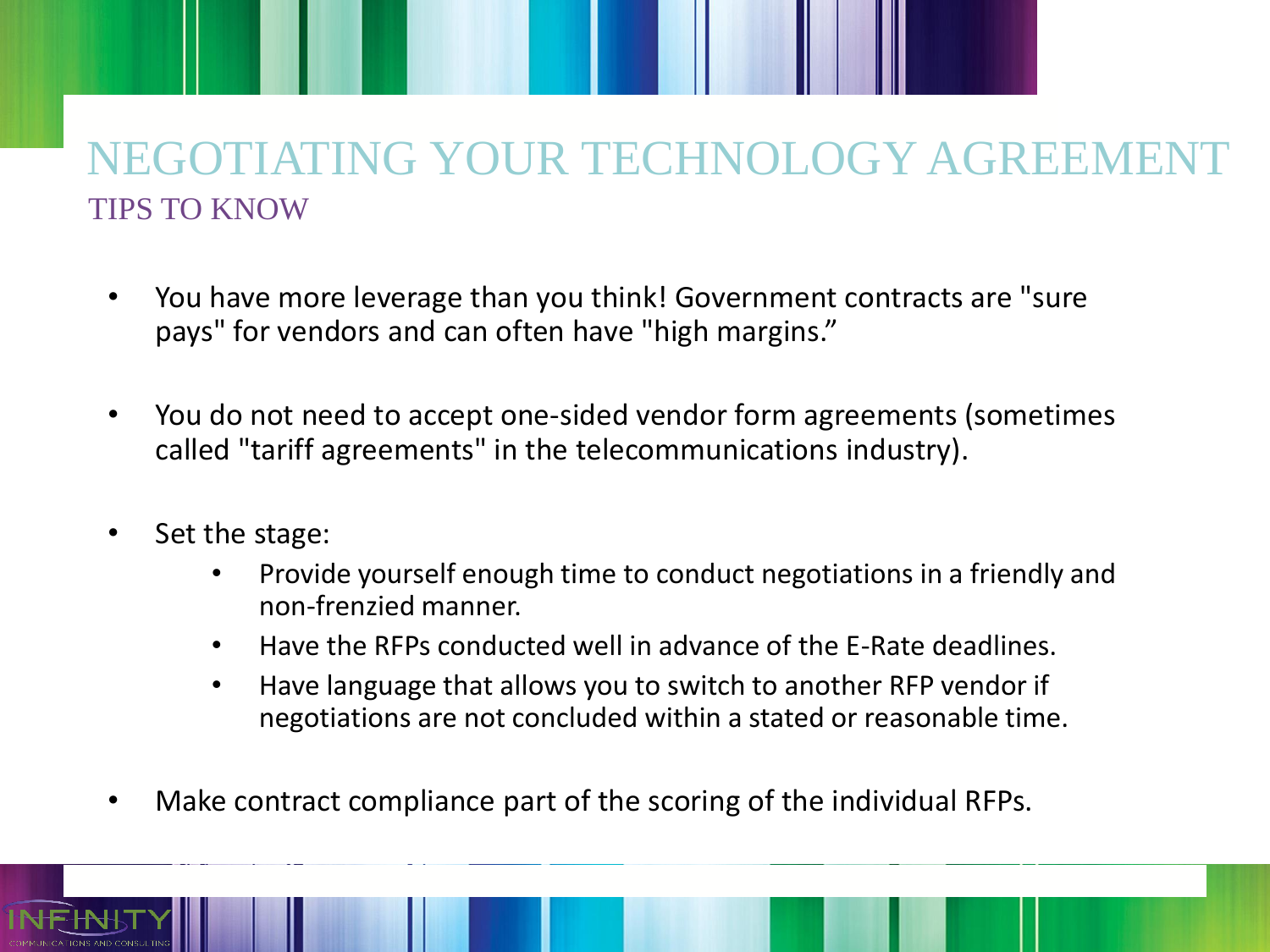## ATING YOUR TECHNOLOGY AGREE TIPS TO KNOW (CONT.)

- "Making the Elephant Dance": Many vendor form agreements are for all types of customers, private and public, and are not written with California statutory requirements at all.
	- Does this project involve installation at multiple site?
		- May require schedules, coordination with site administrators, finger printing and possibly bonds and prevailing wages.
- If Contract is for software: Structure payments to the reaching of verifiable milestones, hopefully operational milestones. Don't frontload all payments!

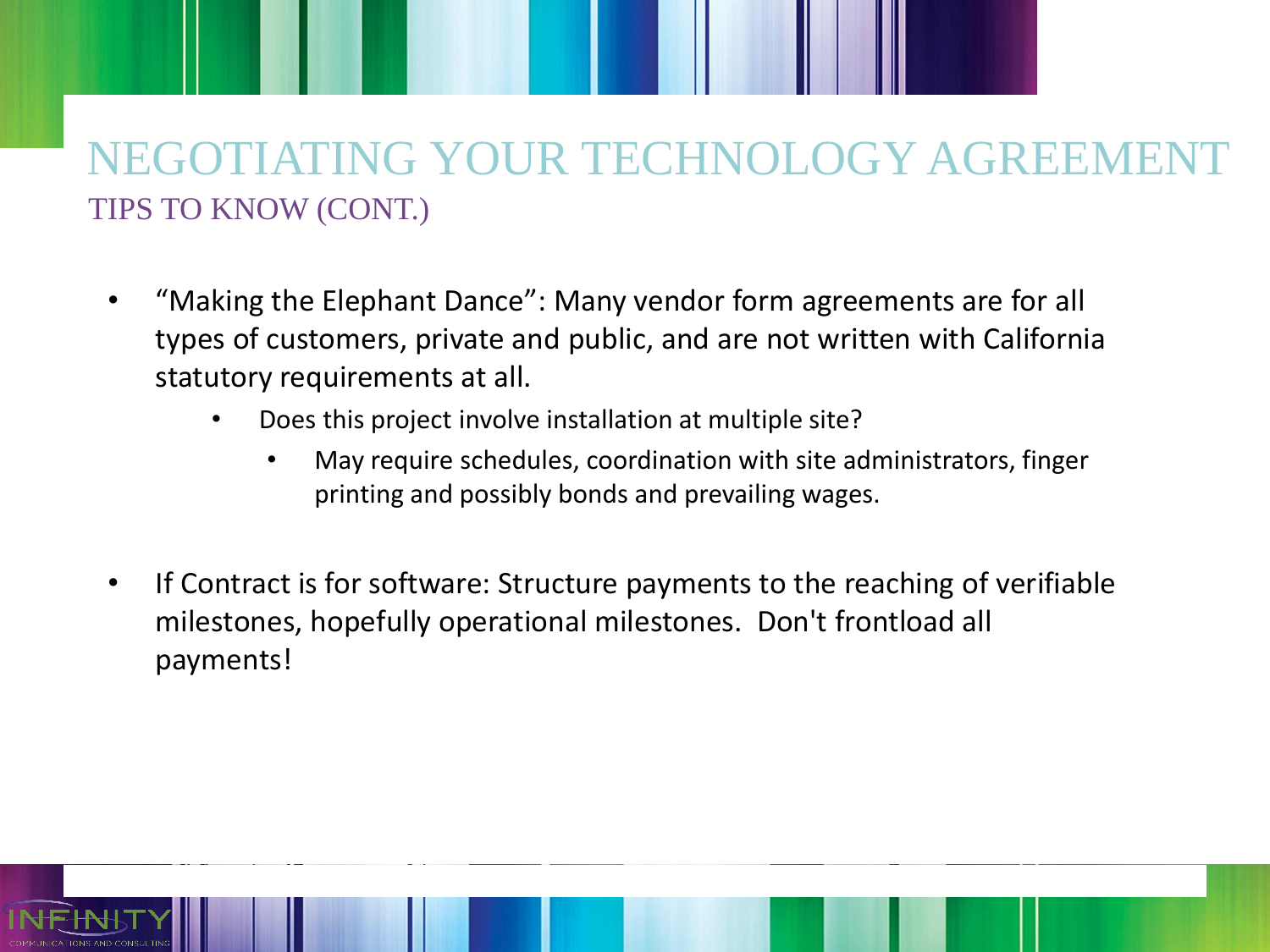### E-RATE STANDARD PROCESS

- Erate does not replace any state or local procurement regulations.
- On top of following local procurement regulations, to get Erate funding you must:
	- File a Form 470;
	- If a RFP is written it must be available to bidders on the day the Form 470 is posted;
	- Wait 28 days before you receive bids and sign contracts;
	- If the RFP is not available the day the Form 470 is filed, extend the bid date until 28 days after the RFP is provided to bidders;
	- Board action to approve and sign contracts;
	- Both parties to sign and date contract;
	- Once all of the above has been done, file the Form 471 in the Form 471 filing window. Filing window will open on or about February 2, 2016.
	- Be aware of new Erate rules as it relates to acceptance of gifts (FCC 7th Report & Order)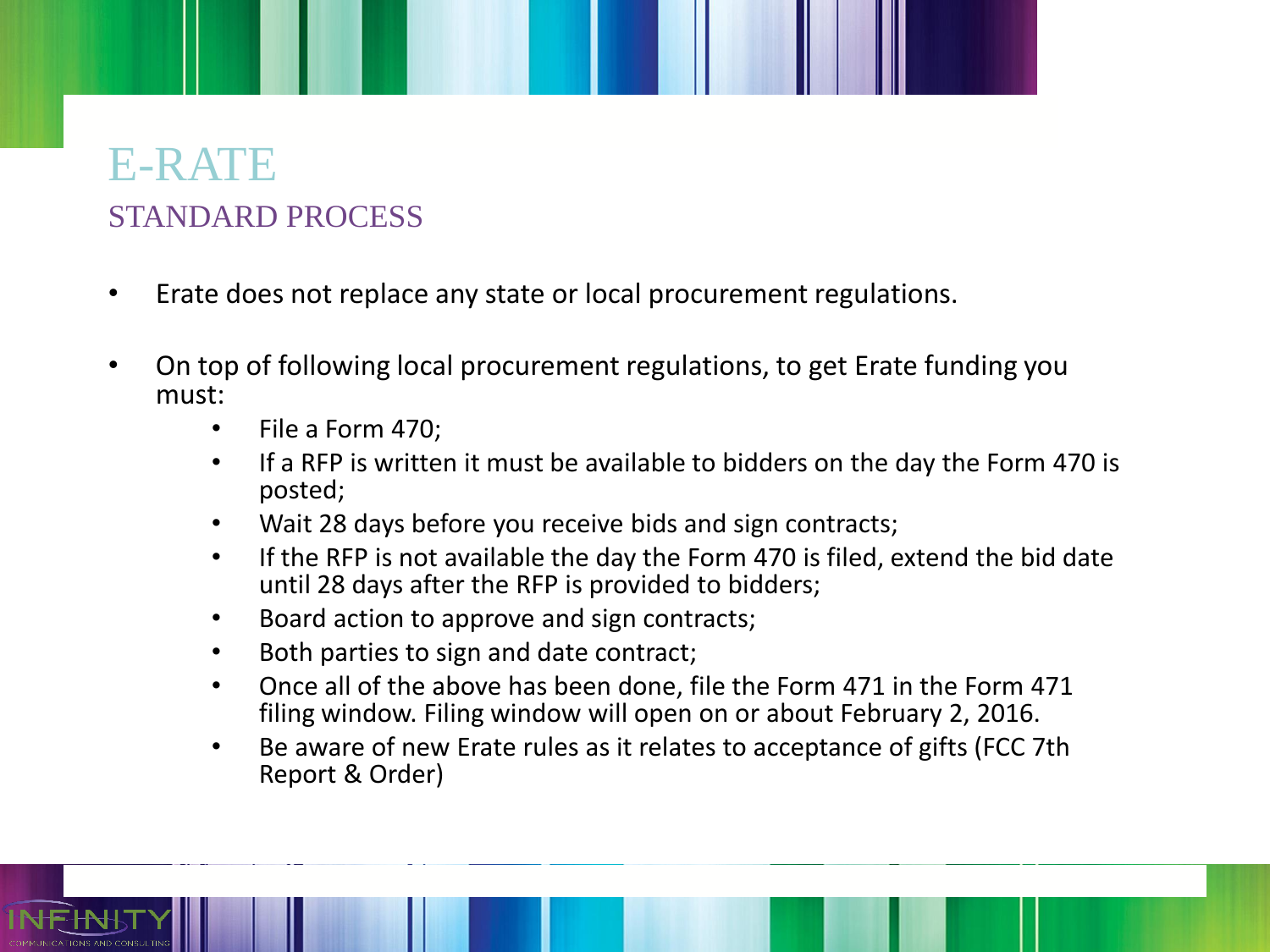### E-RATE COMPLICATIONS

- As a result of E-rate site audits, USAC has asked for monies back from California school districts:
	- School District #1 \$537,704.82
	- School District #2 \$828,379.13
	- School District #3 \$790,625.98
	- School District #4 \$175,233.90
	- School District #5 \$1,293,089.55
- Reasons:
	- 1. Failed to have RFPs/Bids for Priority 1 services.
	- 2. Did not run newspaper ads for Priority 1 bids.
	- 3. Did not follow local procurement rules.
	- 4. Failed to file forms in a timely manner.